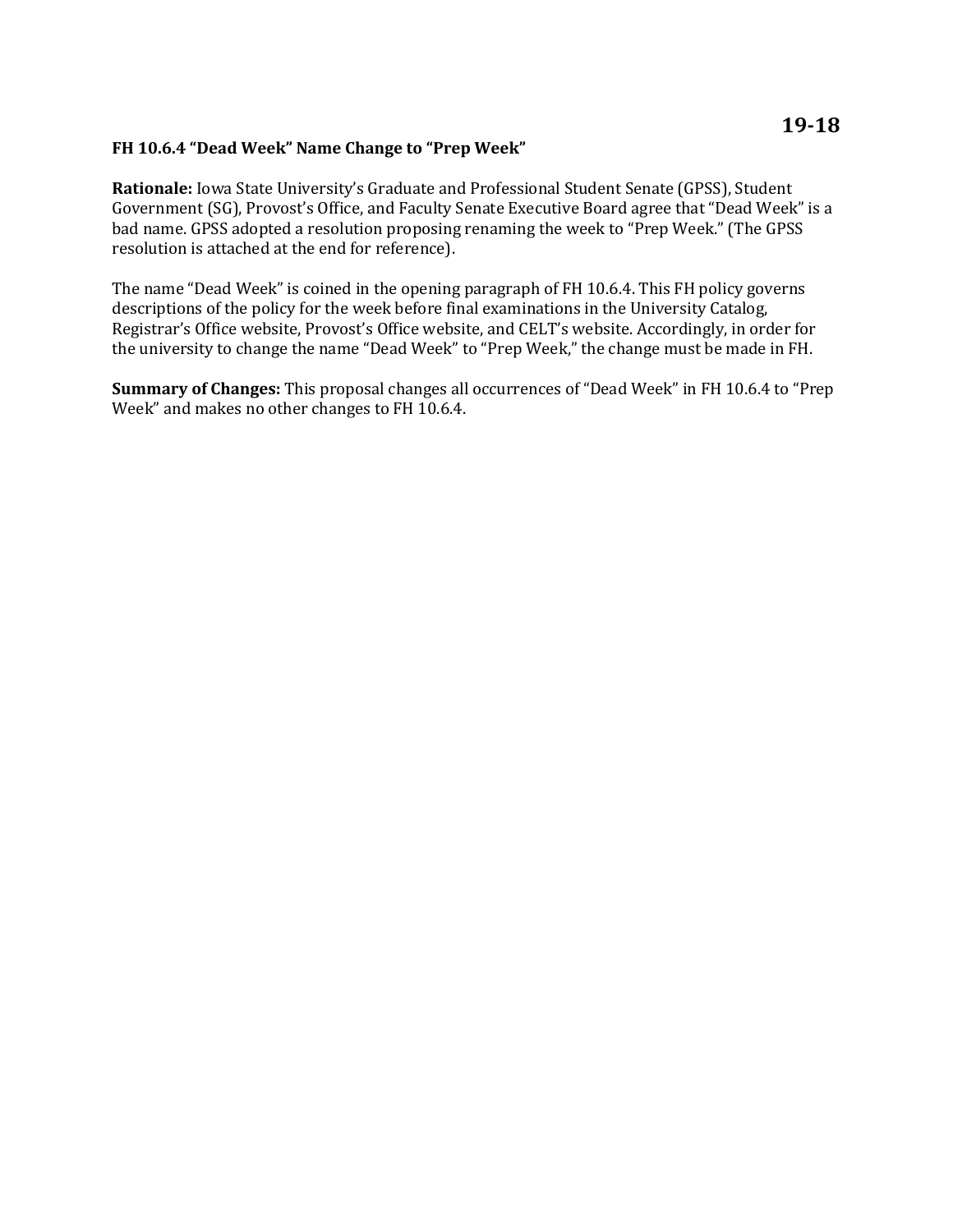#### **Current Faculty Handbook Language**

#### **10.6.4 Dead Week Policy**

For each Fall and Spring semester, the last full week of classes before final examinations is designated as Dead Week. The intent of this policy is to establish a one-week period of substantial and predictable study time for undergraduate students. During the Dead Week period, regular lectures are expected to continue, including the introduction of new content, as deemed appropriate by the instructor. The restrictions established by this Dead Week policy are:

- Due dates for mandatory graded submissions of any kind that fall within Dead Week must be listed on the syllabus provided at the start of the course.
- Mandatory final examinations may not be given during the Dead Week period except for laboratory courses or courses that meet weekly and for which there is no contact during the normal final examination week.
- No in-class quizzes or exams may be given on the Thursday and Friday of Dead Week. Quizzes/exams that are administered outside of class such as take-home exams, online exams, or exams given in the testing centers must: 1) open no later than Wednesday at noon of Dead Week, and 2) only cover material presented on or before the Tuesday of Dead Week.

Exceptions to this policy include the following:

- o Classes that only meet on Thursdays or Fridays
- o Lab components of courses
- o Half-semester courses
- o Make-up exams due to excused absences
- o Regularly used formative assessments intended to enhance student engagement and guide course delivery

All other exceptions require approval by the Office of the Senior Vice President and Provost.

• Registered ISU Student Organizations may not hold any meetings, functions, or sponsored events during the Dead Week period. Any exception to these restrictions must be authorized in advance by the Office of the Senior Vice President for Student Affairs.

Section 10.6.4 was approved by the Faculty Senate on 4/9/2002.

Amended and approved by the Faculty Senate on 5/7/13, the Senior Vice President and Provost on 5/20/13 and the ISU President on 5/28/13.

Amended and approved by the Faculty Senate on 2/14/17, the Senior Vice President and Provost on 2/16/17 and the ISU President on 2/20/17.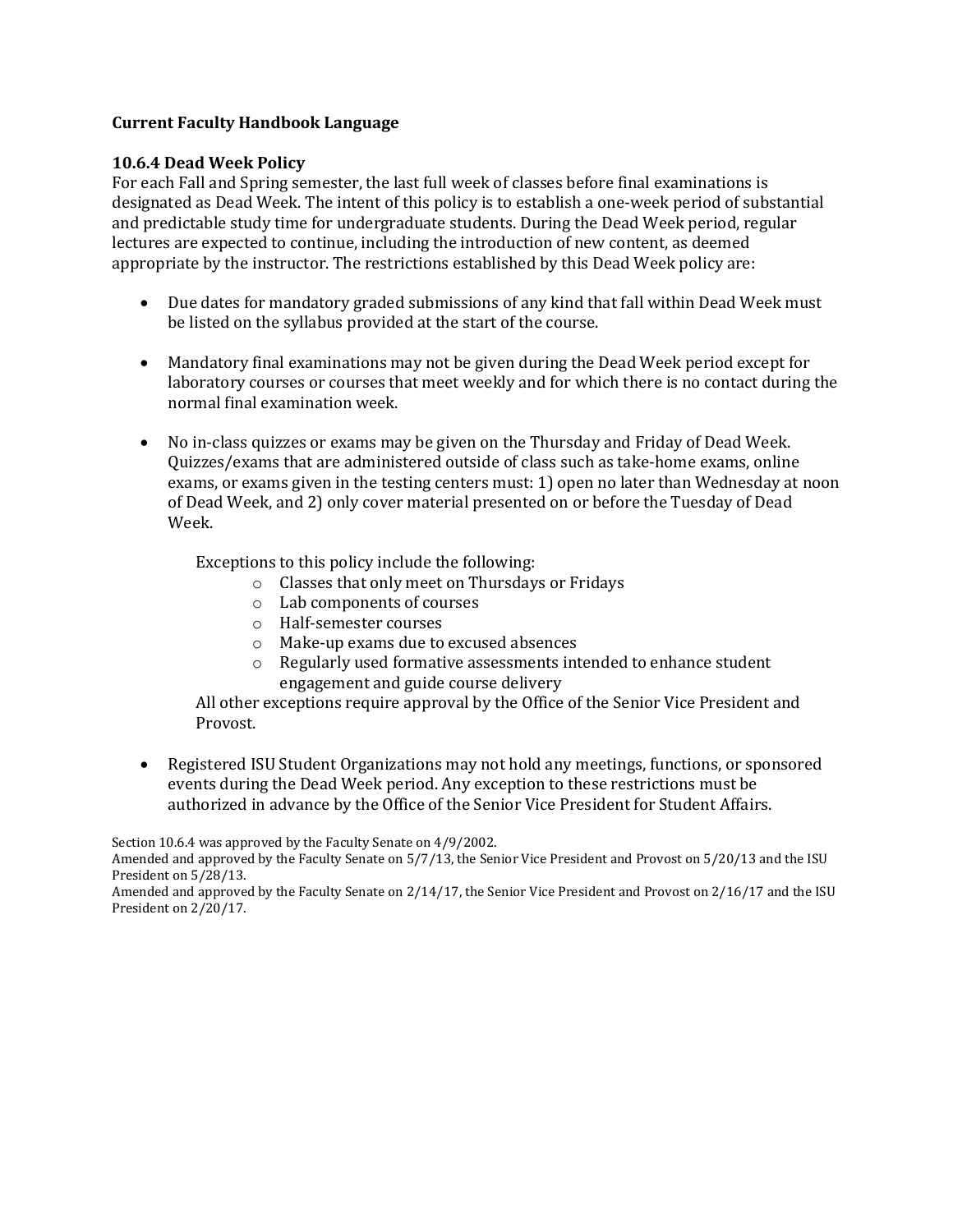#### **Proposed Changes with Mark Up**

#### **10.6.4 Dead Prep Week Policy**

For each Fall and Spring semester, the last full week of classes before final examinations is designated as <del>Dead</del>-Prep Week. The intent of this policy is to establish a one-week period of substantial and predictable study time for undergraduate students. During the Dead Prep Week period, regular lectures are expected to continue, including the introduction of new content, as deemed appropriate by the instructor. The restrictions established by this Dead-Prep Week policy are:

- Due dates for mandatory graded submissions of any kind that fall within <del>Dead P</del>rep Week must be listed on the syllabus provided at the start of the course.
- Mandatory final examinations may not be given during the Dead-Prep Week period except for laboratory courses or courses that meet weekly and for which there is no contact during the normal final examination week.
- No in-class quizzes or exams may be given on the Thursday and Friday of Dead Prep Week. Quizzes/exams that are administered outside of class such as take-home exams, online exams, or exams given in the testing centers must: 1) open no later than Wednesday at noon of Dead Prep Week, and 2) only cover material presented on or before the Tuesday of Dead Prep Week.

Exceptions to this policy include the following:

- o Classes that only meet on Thursdays or Fridays
- o Lab components of courses
- o Half-semester courses
- o Make-up exams due to excused absences
- o Regularly used formative assessments intended to enhance student engagement and guide course delivery

All other exceptions require approval by the Office of the Senior Vice President and Provost.

 Registered ISU Student Organizations may not hold any meetings, functions, or sponsored events during the Dead Prep Week period. Any exception to these restrictions must be authorized in advance by the Office of the Senior Vice President for Student Affairs.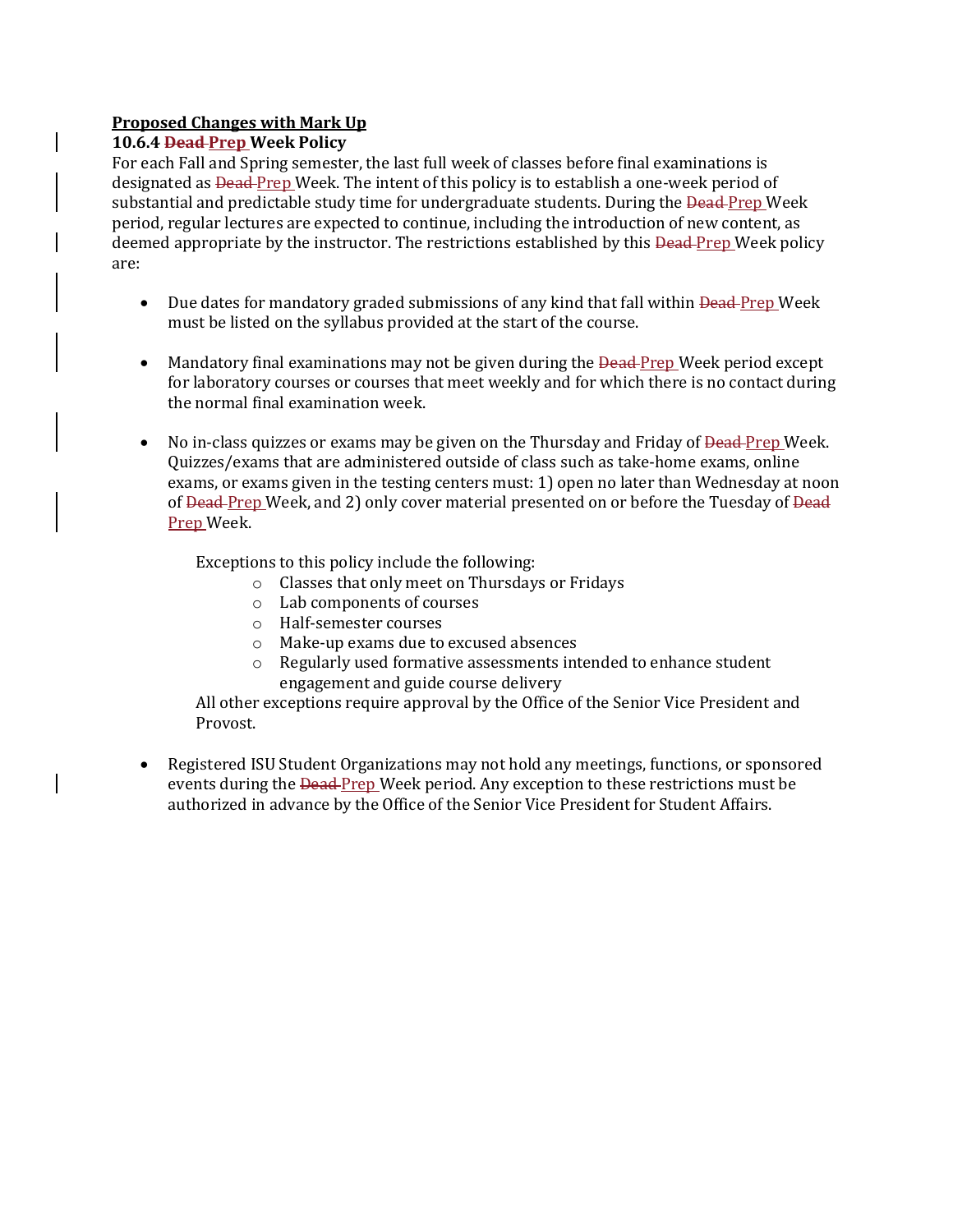#### **Clean Copy**

#### **10.6.4 Prep Week Policy**

For each Fall and Spring semester, the last full week of classes before final examinations is designated as Prep Week. The intent of this policy is to establish a one-week period of substantial and predictable study time for undergraduate students. During the Prep Week period, regular lectures are expected to continue, including the introduction of new content, as deemed appropriate by the instructor. The restrictions established by this Prep Week policy are:

- Due dates for mandatory graded submissions of any kind that fall within Prep Week must be listed on the syllabus provided at the start of the course.
- Mandatory final examinations may not be given during the Prep Week period except for laboratory courses or courses that meet weekly and for which there is no contact during the normal final examination week.
- No in-class quizzes or exams may be given on the Thursday and Friday of Prep Week. Quizzes/exams that are administered outside of class such as take-home exams, online exams, or exams given in the testing centers must: 1) open no later than Wednesday at noon of Prep Week, and 2) only cover material presented on or before the Tuesday of Prep Week.

Exceptions to this policy include the following:

- o Classes that only meet on Thursdays or Fridays
- o Lab components of courses
- o Half-semester courses
- o Make-up exams due to excused absences
- o Regularly used formative assessments intended to enhance student engagement and guide course delivery

All other exceptions require approval by the Office of the Senior Vice President and Provost.

 Registered ISU Student Organizations may not hold any meetings, functions, or sponsored events during the Prep Week period. Any exception to these restrictions must be authorized in advance by the Office of the Senior Vice President for Student Affairs.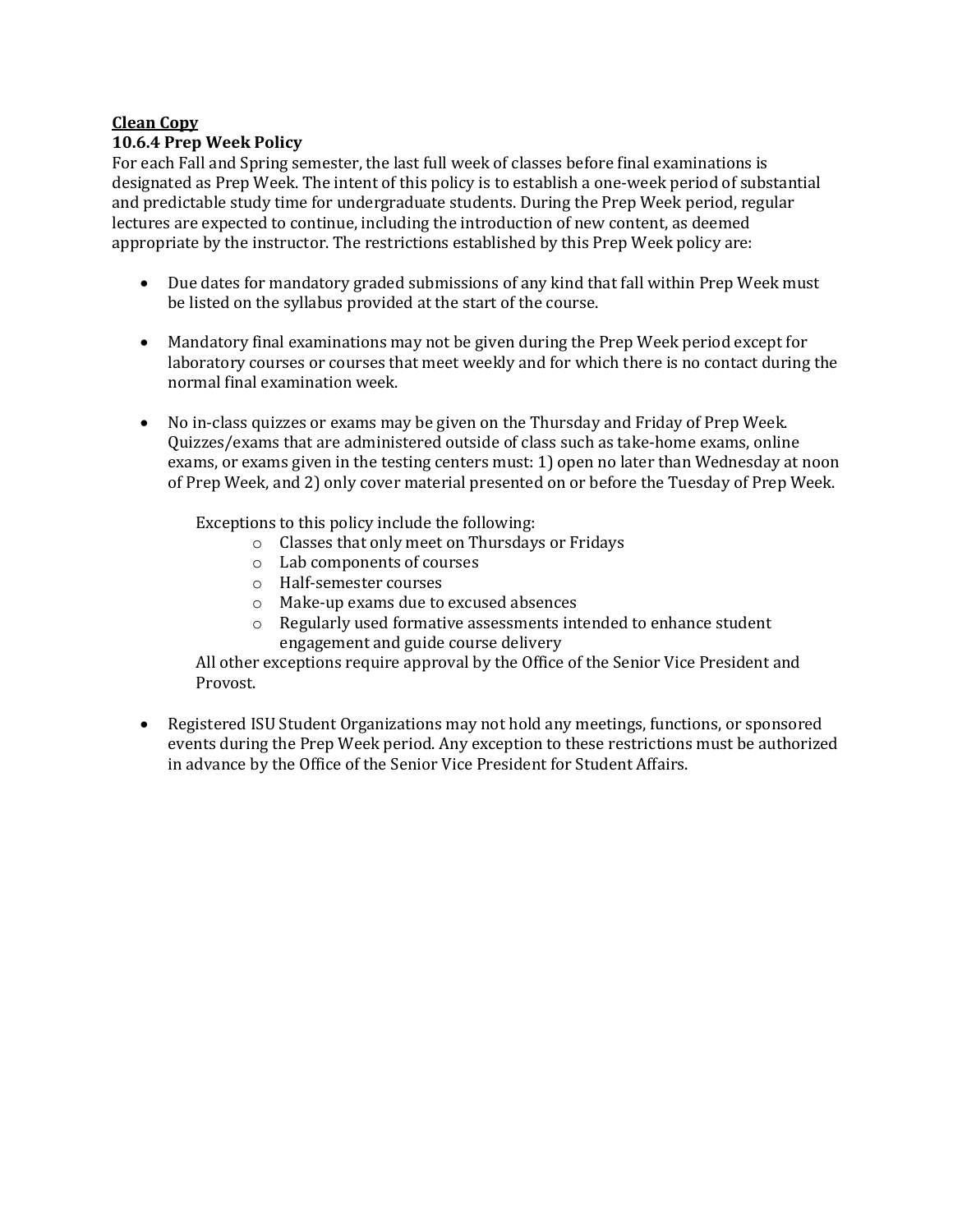

## Graduate & Professional Student Senate

### **SENATE RESOLUTION S20-01 SENATE MEETING January 27th, 2020**

- Title: Joint Resolution in Support of Renaming Dead Week
- WHEREAS: For each Fall and Spring semester, the last full week of classes before final examinations is designated as "Dead Week", and
- WHEREAS: "Dead Week" has historically been considered by institutions across the country as a week marked with minimal examinations, final projects, and in some cases no class, and
- WHEREAS: Much of student usage of the term "Dead Week" is also from the overall stress, sleep deprivation, anxiety, and feeling of 'death', which is not the goal or focus of the week, and
- WHEREAS: Student academic curricula is the principal reason for being in college, and students have a responsibility to study in a timely fashion throughout the entire semester, including the week prior to finals, and
- WHEREAS "Prep Week" is a more appropriate term for the week preceding finals, as well as it is representative of the goals Iowa State University has for its students during that time, and
- WHEREAS: Senior Vice President and Provost Jonathan Wickert and Faculty Senate President Jonathan Sturm are in support of this change; in addition, multiple hall directors in the Department of Resident have already asked Community Advisors to use an alternate name, be it therefore
- RESOLVED: That this resolution be forwarded immediately to the current Graduate and Professional Student Senate to vote on as a joint resolution as they plan to do so on January 27, 2020, and be it further